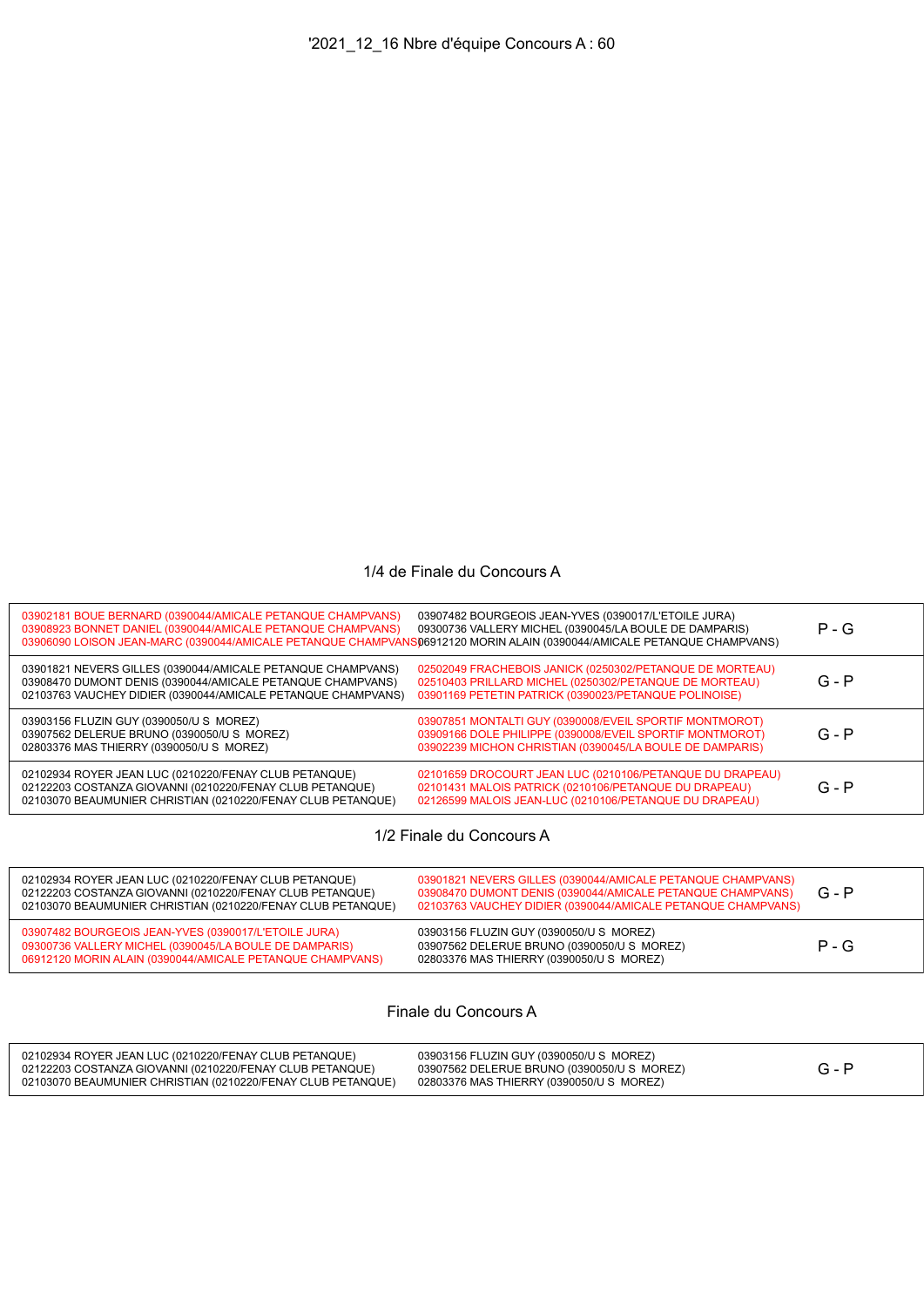## 1/4 de Finale du Concours B

| 02501955 HENRIET PATRICK (0250205/VESONTIO PETANQUE CLUB)<br>02501916 HUOT-MARCHAND MICHEL (0250205/VESONTIO PETANQUE CLUB)2124933 LAISSUS PASCAL (0210215/COCHONNET DE NEUILLY)<br>02501914 DEQUAIRE JEAN-LOUIS (0250205/VESONTIO PETANQUE CLUB) | 02106620 COMMUNEAU JEAN LOUIS (0210215/COCHONNET DE NEUILLY)<br>02119874 CIVIOC DOMINIQUE (0210215/COCHONNET DE NEUILLY)                                                                        | $P - G$ |
|---------------------------------------------------------------------------------------------------------------------------------------------------------------------------------------------------------------------------------------------------|-------------------------------------------------------------------------------------------------------------------------------------------------------------------------------------------------|---------|
| 03909136 PERNET PHILIPPE (0390043/DOLE PETANQUE CLUB)<br>03908528 POILLOT JEAN-PIERRE (0390043/DOLE PETANQUE CLUB)<br>03902061 JACOUTOT JEAN (0390043/DOLE PETANQUE CLUB)                                                                         | 02502041 FRECHON PIERRE-JACK (0250201/PETANQUE FRANC COMTOISE)<br>02501941 MANNARINO DOMINIQUE (0250201/PETANQUE FRANC COMTOISE $P - G$<br>02102237 BON ALAIN (0250201/PETANQUE FRANC COMTOISE) |         |
| 02102214 DENISE JEAN-PIERRE (0210521/LA BOULE DE PONTAILLER)<br>02111117 RONOT DOMINIQUE (0210507/PETANQUE LONGCHAMPOISE)<br>03902368 GARDIEN JEAN-MARIE (0390045/LA BOULE DE DAMPARIS)                                                           | 03908474 PATEY RENÉ (0390008/EVEIL SPORTIF MONTMOROT)<br>97600190 BLANC ROBERT (0120319/PETAN. VALLEE AGUESSAC)<br>03907523 RAZAFINDRAKOTO DAVIDA (0390017/L'ETOILE JURA)                       | $G - P$ |
| 03908794 CHARTON ALAIN (0390032/PETANQUE DU BAS JURA)<br>03907742 GUENON JEAN-PIERRE (0390032/PETANQUE DU BAS JURA)<br>03909129 GONCALVES MARQUEZ CARLOS (0390032/PETANQUE DU BAS JUD24028.0065 MOUREAUX THIERRY (0390055/PETANQUE MOIRANTINE)    | 02503573 ARDIET RENÉ (0390020/CARREAU CHAMPAGNOLAIS)<br>02505791 RONCALLI JEAN-CLAUDE (0250301/PETANQUE DE PONTARLIER) P - G                                                                    |         |
|                                                                                                                                                                                                                                                   |                                                                                                                                                                                                 |         |

1/2 Finale du Concours B

| 02503573 ARDIET RENÉ (0390020/CARREAU CHAMPAGNOLAIS)<br>02.028.0065 MOUREAUX THIERRY (0390055/PETANQUE MOIRANTINE)                                                                 | 02502041 FRECHON PIERRE-JACK (0250201/PETANQUE FRANC COMTOISE)<br>02505791 RONCALLI JEAN-CLAUDE (0250301/PETANQUE DE PONTARLIER) 02501941 MANNARINO DOMINIQUE (0250201/PETANQUE FRANC COMTOISE P - G<br>02102237 BON ALAIN (0250201/PETANQUE FRANC COMTOISE) |  |
|------------------------------------------------------------------------------------------------------------------------------------------------------------------------------------|--------------------------------------------------------------------------------------------------------------------------------------------------------------------------------------------------------------------------------------------------------------|--|
| 02106620 COMMUNEAU JEAN LOUIS (0210215/COCHONNET DE NEUILLY)<br>02124933 LAISSUS PASCAL (0210215/COCHONNET DE NEUILLY)<br>02119874 CIVIOC DOMINIQUE (0210215/COCHONNET DE NEUILLY) | 02102214 DENISE JEAN-PIERRE (0210521/LA BOULE DE PONTAILLER)<br>$G - P$<br>02111117 RONOT DOMINIQUE (0210507/PETANQUE LONGCHAMPOISE)<br>03902368 GARDIEN JEAN-MARIE (0390045/LA BOULE DE DAMPARIS)                                                           |  |

## Finale du Concours B

| 02502041 FRECHON PIERRE-JACK (0250201/PETANQUE FRANC COMTOISE) ()<br>02501941 MANNARINO DOMINIQUE (0250201/PETANQUE FRANC COMTOISE)()<br>02102237 BON ALAIN (0250201/PETANQUE FRANC COMTOISE) |  |
|-----------------------------------------------------------------------------------------------------------------------------------------------------------------------------------------------|--|
|-----------------------------------------------------------------------------------------------------------------------------------------------------------------------------------------------|--|